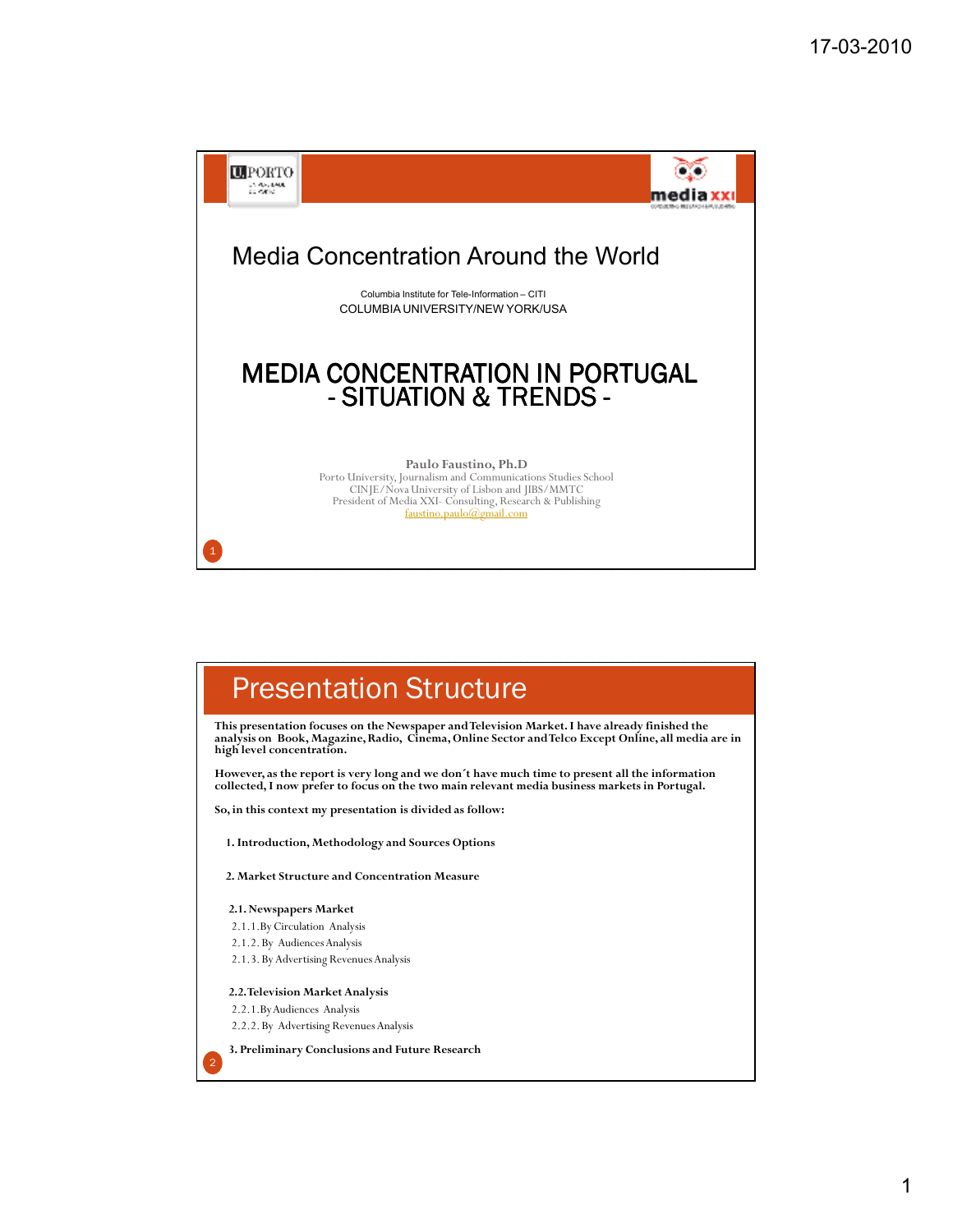

#### 1. Introduction, Methodology & Sources Options

The data has been collected by official statistics, company reports and yearbooks (for e.g. APCT/Portuguese Circulation Control Association and Marktest/Portuguese company specialised in collecting information on the communication sector).

**Different types of information were selected according to the media characteristics and market data available, in order to obtain three distinct concentration indicators based on validated data by the media institutions.**

 $\checkmark$  In this context, it was possible to find official data to measure the media concentration. According to the methodology guidelines provided by the research leaders, I used the following indexes:

(i) the **CR4** (Concentration Ratio of the four largest companies) (ii) the **HHI** (Herfindhal-Hirschman index) and (iii) the **Noam Index**.

4

**However, we found some limitations, namely in terms of concentration measures by gross incomes from the media company segments...**

**....Because in several situations the accounts reports present global data (consolidated results) and it is difficult to find the key performance indicators in each media segment.**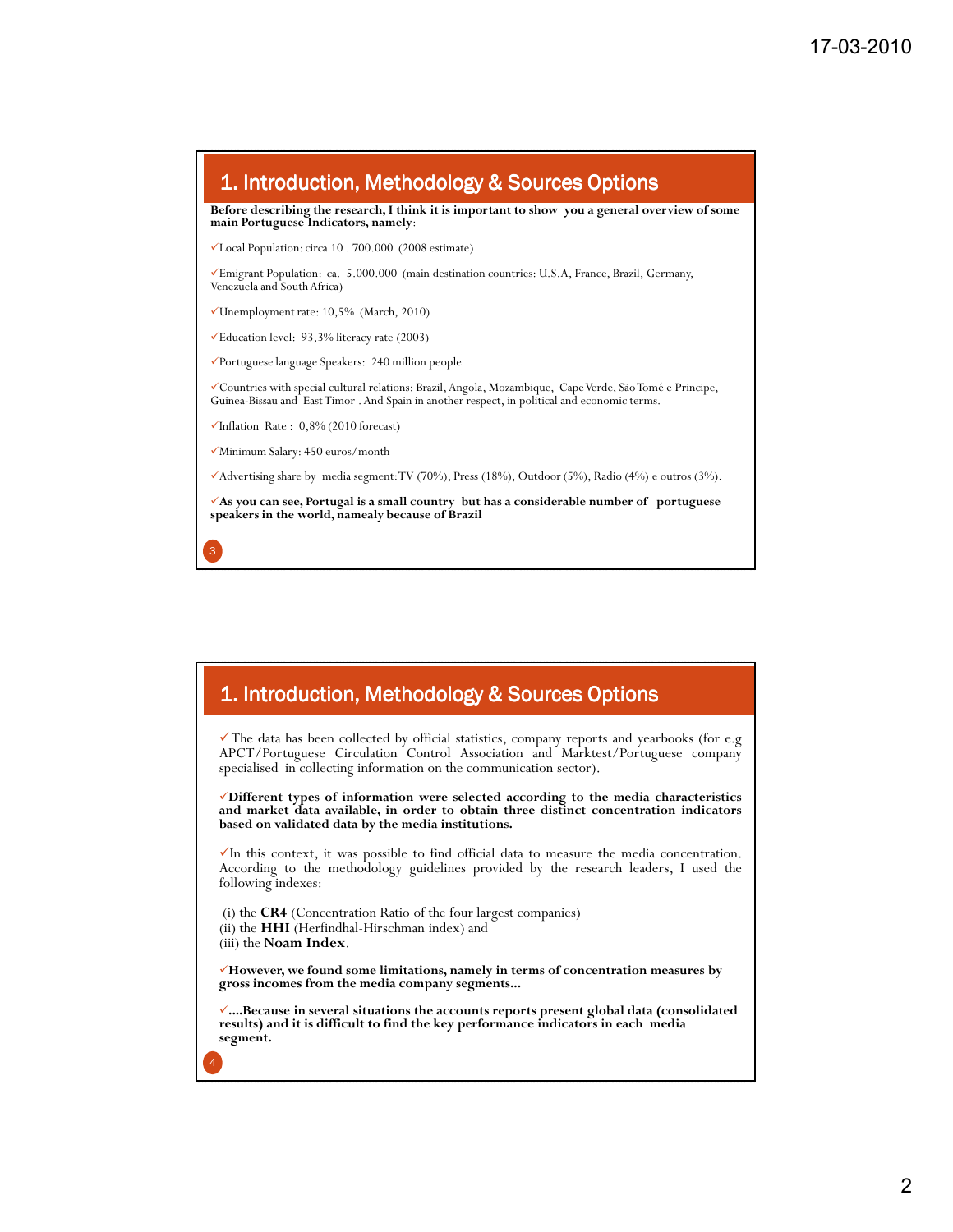

|   | 2.1.1. Newspapers Market by Circulation Analysis                                                                                                                                                                |
|---|-----------------------------------------------------------------------------------------------------------------------------------------------------------------------------------------------------------------|
|   | Circulation                                                                                                                                                                                                     |
|   | $\checkmark$ The empirical evidence on the average circulation of Portuguese daily national<br>newspapers from 1995 till 2008 (vide table 1) reveals two interesting trends:                                    |
|   | i) The average circulation of paid newspapers (e.g. Diário de Notícias or Jornal de<br>Notícias) has stagnated or even declined.                                                                                |
|   | ii) The total circulation (including both paid and free newspapers) has increased<br>significantly in the last decades, illustrating the remarkably positive performance of free<br>newspapers in recent times. |
|   | $\checkmark$ However, it should be noted that in the last year (2008) the performance of free<br>newspapers was less brilliant.                                                                                 |
|   | $\checkmark$ Free newspapers have been facing a small reduction in average circulation following the<br>crisis in advertising markets and the subsequent reduction of free newspapers' revenues.                |
|   | $\checkmark$ The evidence presented on the following table suggests that the Portuguese<br>market of daily national newspapers is highly concentrated.                                                          |
| 6 |                                                                                                                                                                                                                 |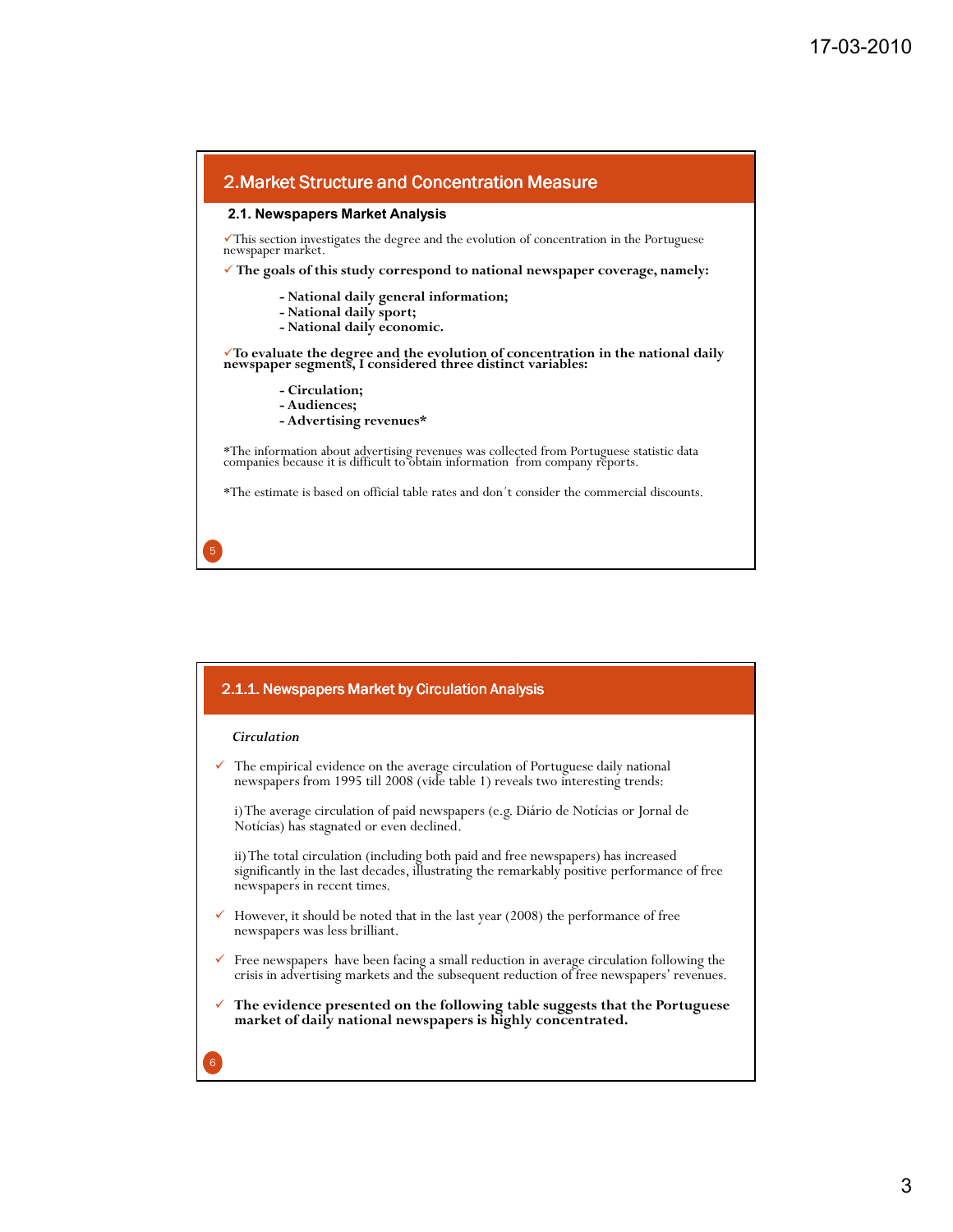

|              | 2.1.1. Newspapers Market by Circulation Analysis<br>$\checkmark$ In terms of average circulation, table 3 reveals the extent of<br>concentration in the daily Portuguese newspapers and depicts the          |      |                                                       |        |        |        |  |
|--------------|--------------------------------------------------------------------------------------------------------------------------------------------------------------------------------------------------------------|------|-------------------------------------------------------|--------|--------|--------|--|
|              | evolution of three concentration indicators (CR4, HHI and Noam index)<br>for the period of 2004-2008.                                                                                                        |      |                                                       |        |        |        |  |
|              | <u>Table 3:</u> CR4, HHI and Noam indexes for National Newspaper Industry (2004-2008)                                                                                                                        |      |                                                       |        |        |        |  |
|              |                                                                                                                                                                                                              | 2004 | 2005                                                  | 2006   | 2007   | 2008   |  |
|              | C <sub>4</sub>                                                                                                                                                                                               | 100% | 98.19%                                                | 96.88% | 93.06% | 96.47% |  |
|              | HHI                                                                                                                                                                                                          | 4096 | 3234                                                  | 3180   | 2823   | 3262   |  |
|              | <b>NOAM</b>                                                                                                                                                                                                  | 2048 | 1446                                                  | 1298   | 1067   | 1332   |  |
|              | Considering that period, the concentration indexes depicted on table 3<br>reveal two important results:<br>(i) the market of Portuguese national dailies corresponds to a highly<br>concentrated market; but |      | Source: Elaborated by the author using data from APCT |        |        |        |  |
| $\mathbf{R}$ | (ii) the market has been evolving positively, with a decrease in<br>concentration levels after 2004 (excluding 2008).                                                                                        |      |                                                       |        |        |        |  |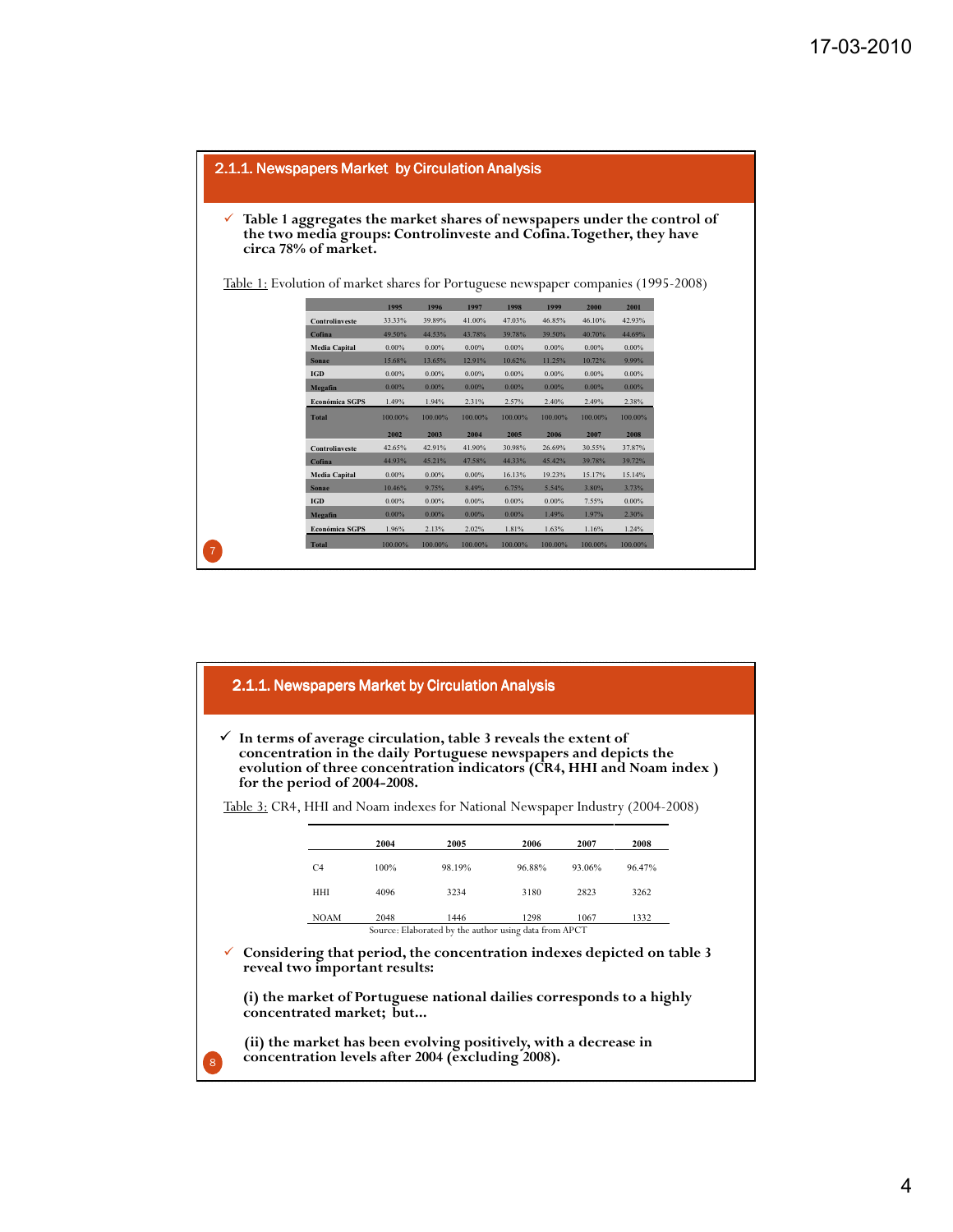

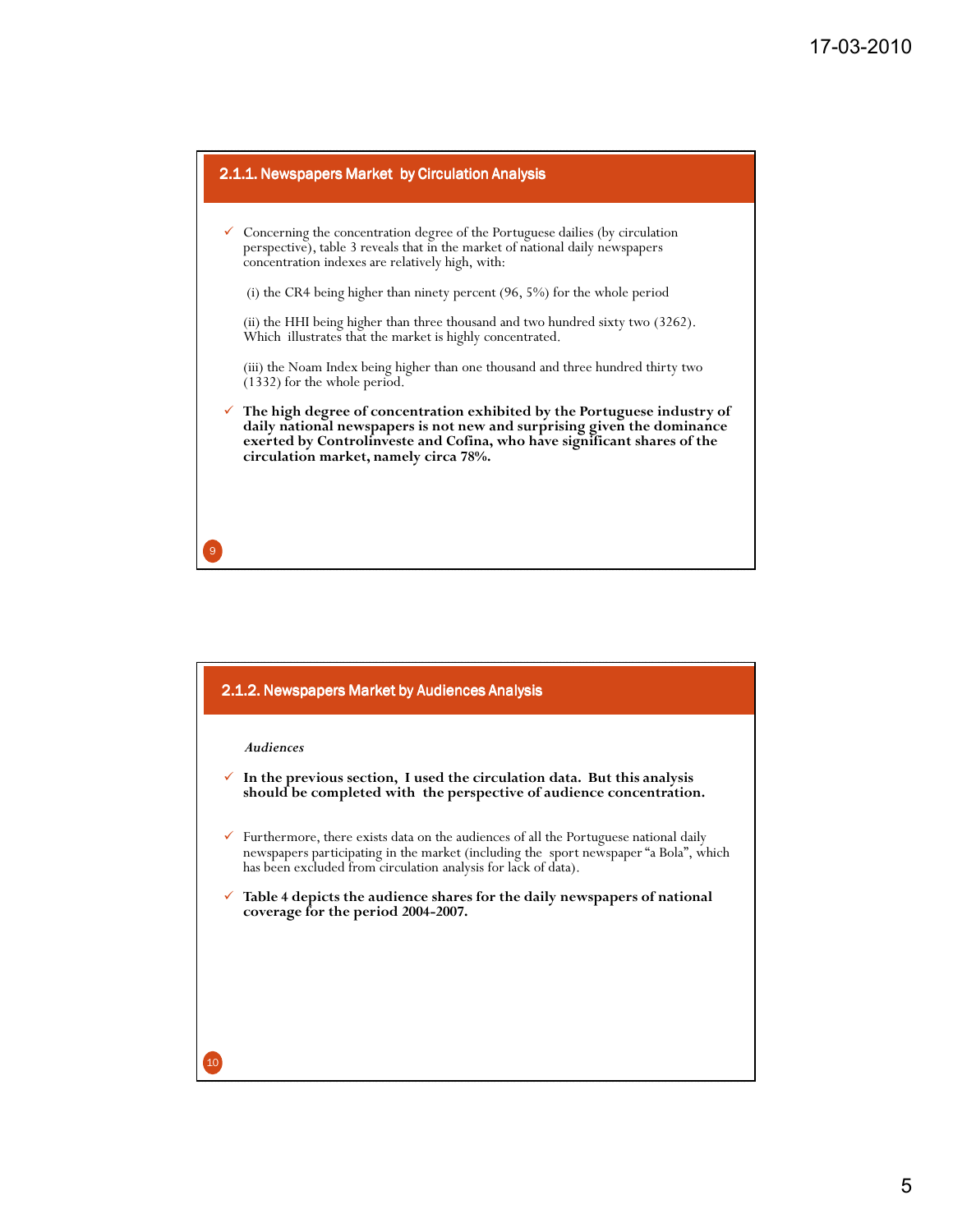| Table 4: Audience shares for the daily newspaper of national coverage |          |          |          |         |
|-----------------------------------------------------------------------|----------|----------|----------|---------|
|                                                                       |          |          |          |         |
|                                                                       | 2004     | 2005     | 2006     | 2007    |
| Controlinveste                                                        | 39.33%   | 37.93%   | 34.92%   | 31.05%  |
| 24 Horas                                                              | 5.04%    | 4.80%    | 4.46%    | 4.06%   |
| Diário de Notícias                                                    | 6.39%    | 5.88%    | 4.75%    | 4.82%   |
| O Jogo                                                                | 8.91%    | 8.67%    | 8.77%    | 7.10%   |
| Jornal de Notícias                                                    | 18.99%   | 18.58%   | 16.94%   | 15.08%  |
| Cofina                                                                | 34.45%   | 36.69%   | 35.36%   | 38.02%  |
| Correio da Manhã                                                      | 16.97%   | 15.79%   | 13.82%   | 15.21%  |
| Jornal Destak                                                         | 1.51%    | 5.42%    | 8.02%    | 9.76%   |
| Jornal de Negócios                                                    | 1.51%    | 1.70%    | 1.78%    | 1.90%   |
| Record                                                                | 14.45%   | 13.78%   | 11.74%   | 11.15%  |
| <b>Media Capital</b>                                                  | $0.00\%$ | $0.00\%$ | 8.32%    | 10.01%  |
| Metro Portugal                                                        | 0.00%    | 0.00%    | 8.32%    | 10.01%  |
| Sonae                                                                 | 8.91%    | 7.89%    | 6.69%    | 5.96%   |
| Público                                                               | 8.91%    | 7.89%    | 6.69%    | 5.96%   |
| Megafin                                                               | $0.00\%$ | 0.00%    | $0.00\%$ | 0.63%   |
| OJE                                                                   | 0.00%    | 0.00%    | 0.00%    | 0.63%   |
| <b>Económica SGPS</b>                                                 | 3.03%    | 3.10%    | 2.82%    | 2.53%   |
| Diário Económico                                                      | 3.03%    | 3.10%    | 2.82%    | 2.53%   |
| Socied. Vicra Desportiva, Lda                                         | 14.29%   | 14.40%   | 11.89%   | 11.79%  |
| A Bola                                                                | 14.29%   | 14.40%   | 11.89%   | 11.79%  |
| <b>Total</b>                                                          | 100.00%  | 100.00%  | 100.00%  | 100.00% |

| 2.1.2. Newspapers Market by Audiences Analysis |  |
|------------------------------------------------|--|
|------------------------------------------------|--|

- **The results reveal that the dominance of Controlinveste and Cofina Group is relatively small in terms of audience shares compared to circulation.**
- **The reason for this seems to lie on the inclusion of the sports daily "a Bola", which was excluded from the previous analysis (for lack of data) from its relevant market share.**
- **Regarding the indexes (CR4, HHI and Noam index), Table 5 confirms that all concentration indexes in terms of audience shares are lower compared with average circulation analysis. For example, the CR4 is almost 91%.**

Table 5: Concentration indexes for the Newspapers Portuguese Market

|                                                           | 2004    | 2005    | 2006   | 2007   |  |  |  |  |
|-----------------------------------------------------------|---------|---------|--------|--------|--|--|--|--|
| C <sub>4</sub>                                            | 96.97%  | 96.90%  | 90.48% | 90.87% |  |  |  |  |
| HHI                                                       | 3026.31 | 3063.48 | 2733.1 | 2691.5 |  |  |  |  |
| 1370.03<br>1115.8<br>1017.2<br>1353.41<br>Noam            |         |         |        |        |  |  |  |  |
| Source: Elaborated by the author using data from Marktest |         |         |        |        |  |  |  |  |

12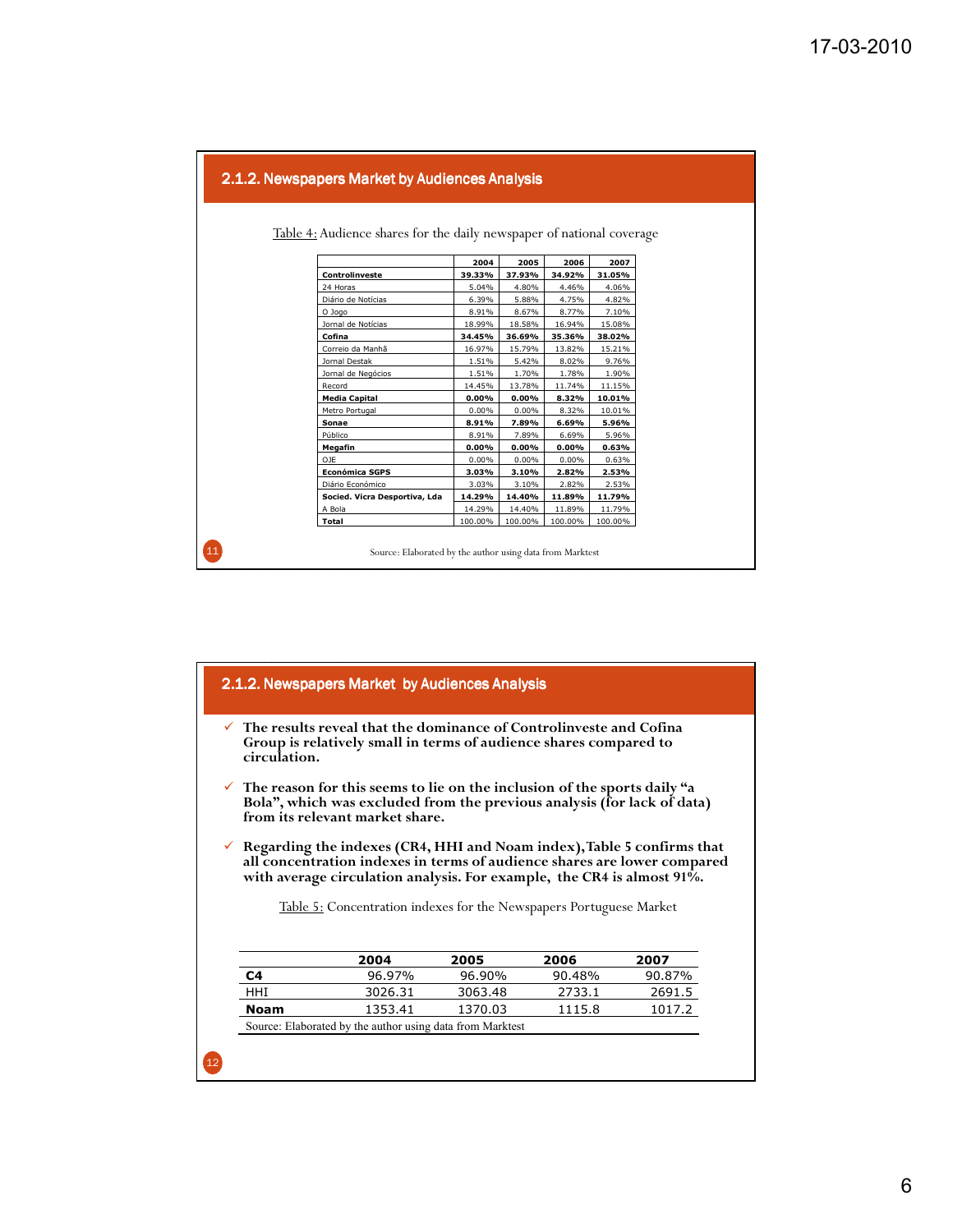

| 2.1.3. Newspapers Market by Advertising Revenues Analysis        |         |
|------------------------------------------------------------------|---------|
| Table 7: Newspapers' market shares in the advertising market (%) |         |
|                                                                  | 2007    |
| Controlinveste                                                   | 37.8%   |
| 24 Horas                                                         | 3.8%    |
| Diário de Notícias                                               | 11.1%   |
| O Jogo                                                           | 2.0%    |
| Jornal de Notícias                                               | 19.9%   |
| Global Notícias                                                  | 0.9%    |
| Cofina                                                           | 34.2%   |
| Correio da Manhã                                                 | 18.2%   |
| Jornal Destak <sup>0</sup>                                       | 9.3%    |
| Jornal de Negócios                                               | 2.4%    |
| Record                                                           | 4.3%    |
| Sonae                                                            | 9.9%    |
| Público                                                          | 9.9%    |
| <b>Media Capital</b>                                             | $8.2\%$ |
| Metro Portugal <sup>()</sup>                                     | 8.2%    |
| Económica SGPS                                                   | 5.6%    |
| Diário Económico                                                 | 5.6%    |
| Socied. Vicra Desportiva, Lda                                    | 2.7%    |
| A Bola                                                           | 2.7%    |
| Semanário Económico                                              | $1.6\%$ |
| Semanário Económico                                              | 1.6%    |
| <b>Total</b>                                                     | 100%    |
| Source: Elaborated by the author based on data from Marktest.    |         |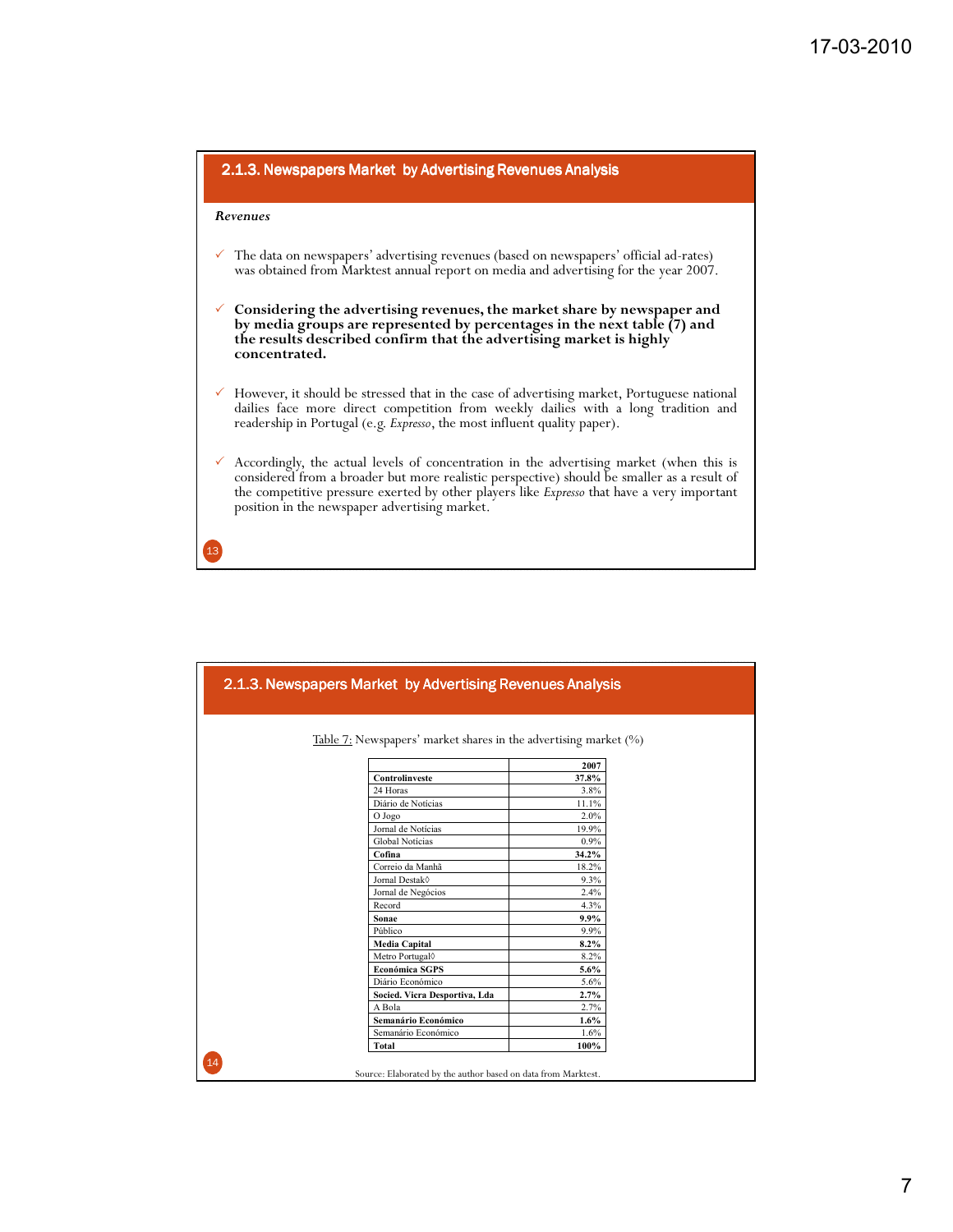

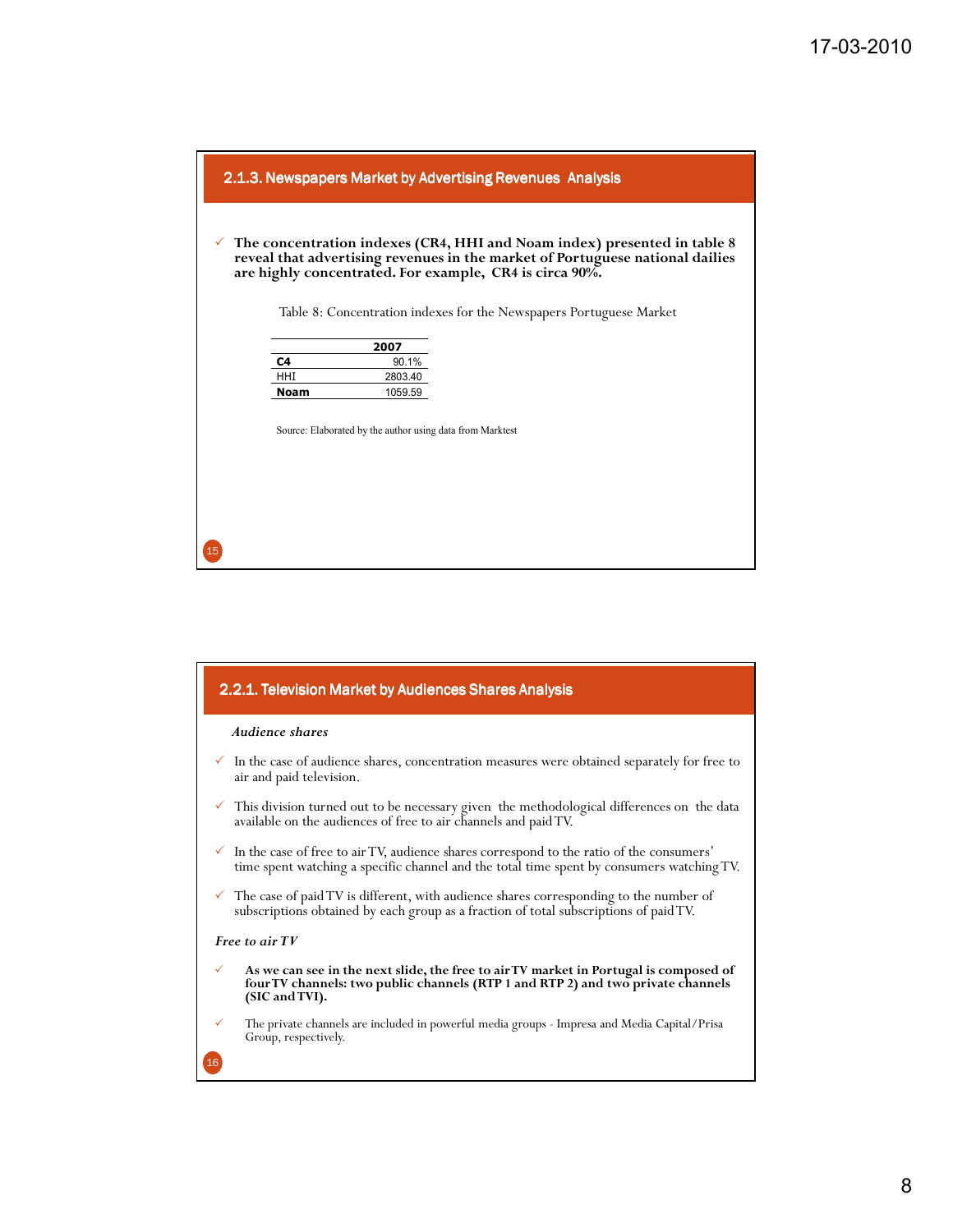|                              | 2. 2.1. Television Market by Audiences Shares Analysis                                                                                                                                                                                                                                                                                                                                                                                                                                                                   |                                                            |      |      |      |      |  |  |
|------------------------------|--------------------------------------------------------------------------------------------------------------------------------------------------------------------------------------------------------------------------------------------------------------------------------------------------------------------------------------------------------------------------------------------------------------------------------------------------------------------------------------------------------------------------|------------------------------------------------------------|------|------|------|------|--|--|
|                              |                                                                                                                                                                                                                                                                                                                                                                                                                                                                                                                          | Table 9: Free to air television channels shares (audience) |      |      |      |      |  |  |
|                              | <b>Channels</b>                                                                                                                                                                                                                                                                                                                                                                                                                                                                                                          | 2003                                                       | 2004 | 2005 | 2006 | 2007 |  |  |
|                              | RTP1                                                                                                                                                                                                                                                                                                                                                                                                                                                                                                                     | 27%                                                        | 28%  | 28%  | 28%  | 30%  |  |  |
|                              | RTP <sub>2</sub>                                                                                                                                                                                                                                                                                                                                                                                                                                                                                                         | 6%                                                         | 5%   | 6%   | 6%   | 6%   |  |  |
|                              | <b>SIC</b>                                                                                                                                                                                                                                                                                                                                                                                                                                                                                                               | 35%                                                        | 34%  | 32%  | 30%  | 30%  |  |  |
|                              | TVI                                                                                                                                                                                                                                                                                                                                                                                                                                                                                                                      | 33%                                                        | 33%  | 35%  | 35%  | 34%  |  |  |
|                              | <b>Total</b>                                                                                                                                                                                                                                                                                                                                                                                                                                                                                                             | 100%                                                       | 100% | 100% | 100% | 100% |  |  |
| $\checkmark$<br>$\checkmark$ | Source: Elaborated by the author based on data obtained from Marktest<br>As we can see in the table, the private channel TVI is the audience leader<br>and RTP 1 (public) and SIC (private) have the same audience share, circa<br>30%.<br>The public operator has been improving his market position since 2003<br>and SIC has been declining.<br>The rigorous assessment of the degree of concentration in the Portuguese free to air<br>TV market requires the computation of concentration indexes, whose values are |                                                            |      |      |      |      |  |  |
|                              | presented in the table below.                                                                                                                                                                                                                                                                                                                                                                                                                                                                                            |                                                            |      |      |      |      |  |  |

|              |                                                                                                                                                        | 2.2. 1. Television Market by Audiences Shares Analysis                                                                                                                                                                        |         |         |         |         |  |  |
|--------------|--------------------------------------------------------------------------------------------------------------------------------------------------------|-------------------------------------------------------------------------------------------------------------------------------------------------------------------------------------------------------------------------------|---------|---------|---------|---------|--|--|
|              |                                                                                                                                                        | Table 10 : Concentration Indexes for Portuguese "free to air" TV segment                                                                                                                                                      |         |         |         |         |  |  |
|              | <b>Indexes</b>                                                                                                                                         | 2003                                                                                                                                                                                                                          | 2004    | 2005    | 2006    | 2007    |  |  |
|              | <b>HHI</b>                                                                                                                                             | 3335,76                                                                                                                                                                                                                       | 3333,44 | 3338,66 | 3345,99 | 3355,02 |  |  |
|              | <b>Noam</b>                                                                                                                                            | 1925,90                                                                                                                                                                                                                       | 1924,56 | 1927,58 | 1931,81 | 1937,02 |  |  |
|              |                                                                                                                                                        | Source: Elaborated by the author based on data obtained from Marktest                                                                                                                                                         |         |         |         |         |  |  |
|              | The concentration indexes described in table 10 (HHI and Noam index)<br>confirm that the Portuguese market of free to air TV is highly<br>concentrated |                                                                                                                                                                                                                               |         |         |         |         |  |  |
|              | This high level of concentration can be confirmed also through the index<br>of concentration CR3; in this case it is 100% in the whole period.         |                                                                                                                                                                                                                               |         |         |         |         |  |  |
| $\checkmark$ |                                                                                                                                                        | Nevertheless, it should be noticed that audiences are more or less evenly distributed<br>among the three media groups, which creates competitive pressures despite the small<br>number of firms participating in this market. |         |         |         |         |  |  |
| $\checkmark$ |                                                                                                                                                        | Furthermore, the free to air TV market is nowadays substantially more<br>competitive and pluralistic than it was two decades ago, after SIC and TVI<br>entered the market in 1991 and 1992, respectively.                     |         |         |         |         |  |  |
| 18           |                                                                                                                                                        |                                                                                                                                                                                                                               |         |         |         |         |  |  |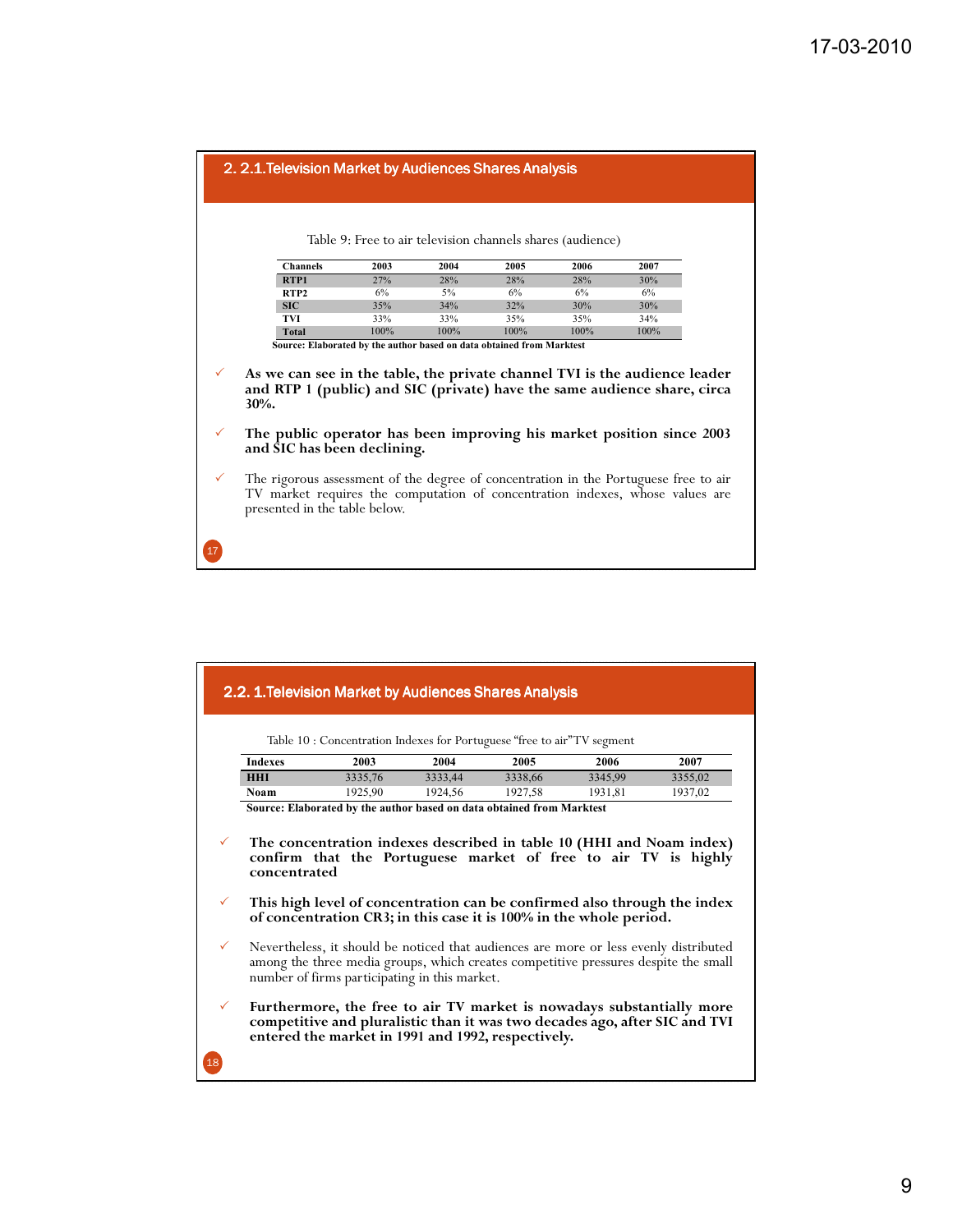

|                                                                                                                                                                                                                                                                                                      | 2008 |  |  |
|------------------------------------------------------------------------------------------------------------------------------------------------------------------------------------------------------------------------------------------------------------------------------------------------------|------|--|--|
| <b>Groups</b>                                                                                                                                                                                                                                                                                        |      |  |  |
| Zon                                                                                                                                                                                                                                                                                                  | 73%  |  |  |
| Zon Multimédia                                                                                                                                                                                                                                                                                       | 64%  |  |  |
| Zon Açores                                                                                                                                                                                                                                                                                           | 4%   |  |  |
| Zon Madeira                                                                                                                                                                                                                                                                                          | 4%   |  |  |
| Cabovisão                                                                                                                                                                                                                                                                                            | 14%  |  |  |
| <b>PTC</b>                                                                                                                                                                                                                                                                                           | 7%   |  |  |
| <b>TVTEL</b>                                                                                                                                                                                                                                                                                         | 3%   |  |  |
| Others <sup>+</sup>                                                                                                                                                                                                                                                                                  | 3%   |  |  |
| Total                                                                                                                                                                                                                                                                                                | 100% |  |  |
| Source: Elaborated by the author based on data obtained from Anacom<br>◆ARTelecom, Clix SmarTV<br>To assess the degree of concentration exhibited by the Portuguese pay TV segment (in<br>terms of audiences), the concentration indexes CR4, HHI and Noam index were<br>computed in the next slide. |      |  |  |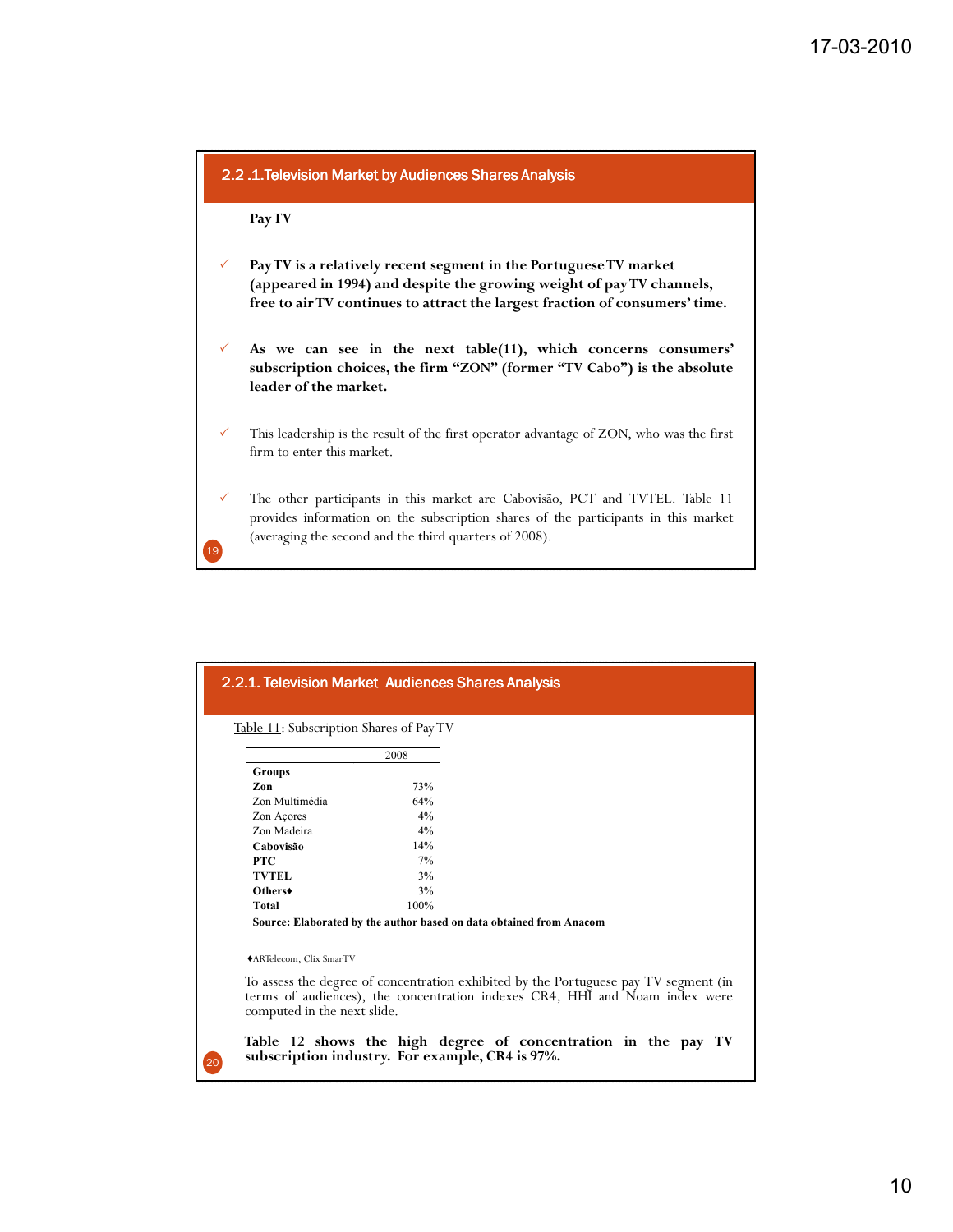

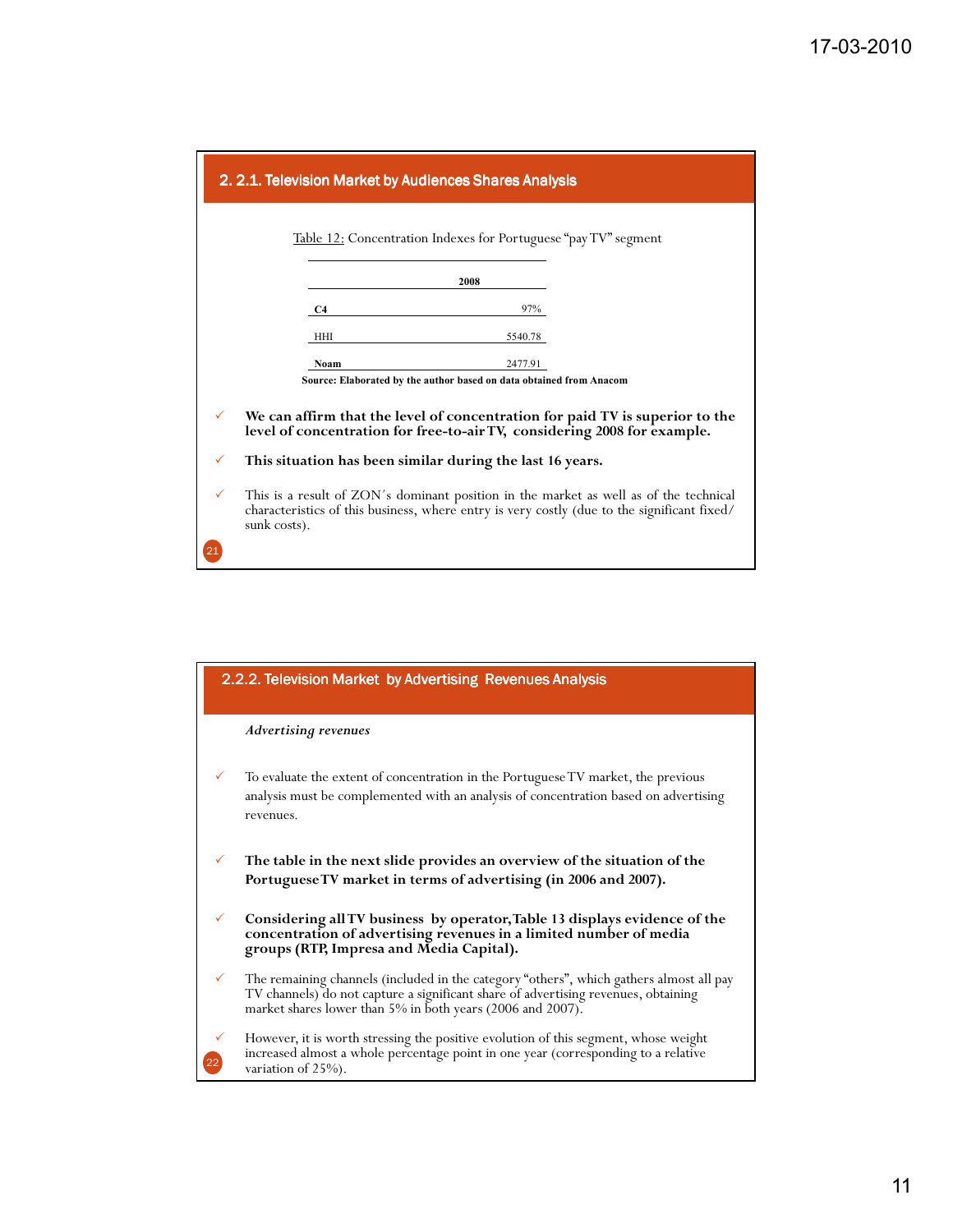| Table 13: Advertising revenues by media groups (Thousand $\epsilon$ - Table prices) |         |                          |  |
|-------------------------------------------------------------------------------------|---------|--------------------------|--|
|                                                                                     |         |                          |  |
| <b>Groups</b>                                                                       | 2006    | 2007                     |  |
| <b>Media Capital</b>                                                                | 1258581 | 1379080                  |  |
| Impresa                                                                             | 1065025 | 1095441                  |  |
| SIC (free to air)                                                                   | 934427  | 970078                   |  |
| SIC Notícias (paid)                                                                 | 90053   | 90298                    |  |
| SIC Mulher (paid)                                                                   | 16686   | 18786                    |  |
| SiC Comédia (paid)                                                                  | 9832    | $\sim$                   |  |
| SIC Radical (paid)                                                                  | 14027   | 16279                    |  |
| <b>RTP</b>                                                                          | 419811  | 460314                   |  |
| RTP 1 (free to air)                                                                 | 386732  | 420515                   |  |
| :2 (free to air)                                                                    | 2197    | 2127                     |  |
| RTP Memória (paid)                                                                  | 6180    | 8972                     |  |
| RTPN (paid)                                                                         | 24702   | 28700                    |  |
| <b>Others (Paid Television)</b>                                                     | 96789   | 130788                   |  |
| <b>AXN (Sony Pictures)</b>                                                          | 28689   | 52845                    |  |
| Panda (Chello)                                                                      | 25988   | 26855                    |  |
| TV Record (Rede Record)                                                             | 14576   | 16279                    |  |
| MTV PT (MTV Networks)                                                               | 10267   | 13482                    |  |
| GNT (Globosat)                                                                      | 8013    | $\overline{\phantom{a}}$ |  |
| Fox (Fox Entertainment Group)                                                       | 6103    | 17224                    |  |
| História (Chello)                                                                   | 1797    | 816                      |  |
| Hollywood (Chello)                                                                  | 1356    | 2667                     |  |
| People+Arts (BBC)                                                                   |         | 620                      |  |

#### 2.2. 2.Television Market by Advertising Revenues Analysis

**The table below confirms advertising revenue concentration for Free-toair TV (represent circa 90%). In contrast, Pay TV segment obtained only circa 9,5%.**

| Table 15: Advertising revenues shares by TV Segment |  |  |  |  |
|-----------------------------------------------------|--|--|--|--|
|-----------------------------------------------------|--|--|--|--|

| Segment      | 2004   | 2005   | 2006   | 2007      |
|--------------|--------|--------|--------|-----------|
| Free to air  | 91.92% | 92.67% | 90.91% | $90.42\%$ |
| Subscription | 8.08%  | 7.29%  | 8.81%  | 9.58%     |

Source: Marktest, and *"Paid Television: Market dynamics in Portugal and Europe*" by Ribeiro (2007)

- **To objectively assess the degree of concentration in the Portuguese TV industry in terms of advertising revenues, the concentration indexes (CR4, HHI and Noam index) are presented in the next slide.**
- **As we can observe, all indexes present a high level of concentration. For example, CR4 is 100%.**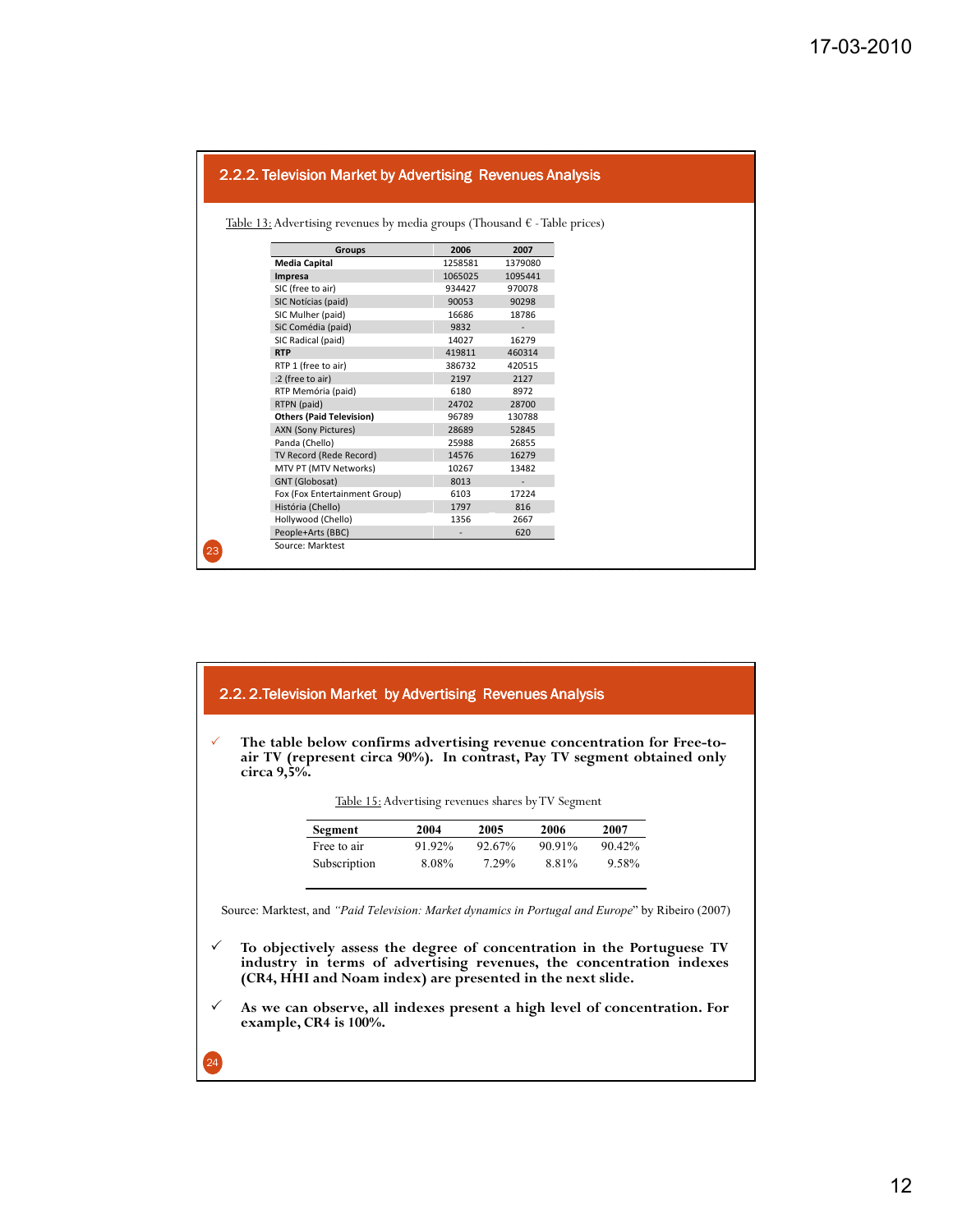| 2.2.2. Television Market by Advertising Revenues Analysis |                                                                                                                                              |         |         |  |  |
|-----------------------------------------------------------|----------------------------------------------------------------------------------------------------------------------------------------------|---------|---------|--|--|
|                                                           |                                                                                                                                              |         |         |  |  |
|                                                           | Table 16: CR4, HHI and Noam indexes for the Free-to-air Television by Advertising Revenues                                                   |         |         |  |  |
|                                                           |                                                                                                                                              |         |         |  |  |
|                                                           |                                                                                                                                              | 2006    | 2007    |  |  |
|                                                           | C4                                                                                                                                           | 100.00% | 100.00% |  |  |
|                                                           | <b>HHI</b>                                                                                                                                   | 3599.85 | 3544.19 |  |  |
|                                                           | Noam                                                                                                                                         | 1799.92 | 1772.09 |  |  |
| Notes:                                                    |                                                                                                                                              |         |         |  |  |
|                                                           | 1. I didn't analyse the television industry based on gross incomes because there a<br>two very different revenue models: private and public. |         |         |  |  |
|                                                           | 2. In the case of the public channel RTP, most of the revenues come from the<br>State; advertising only represent s circa 17%, in 2008.      |         |         |  |  |

**3**. For private channels, advertising represents between 70% - 80%, depending on the year considered.

25



#### 13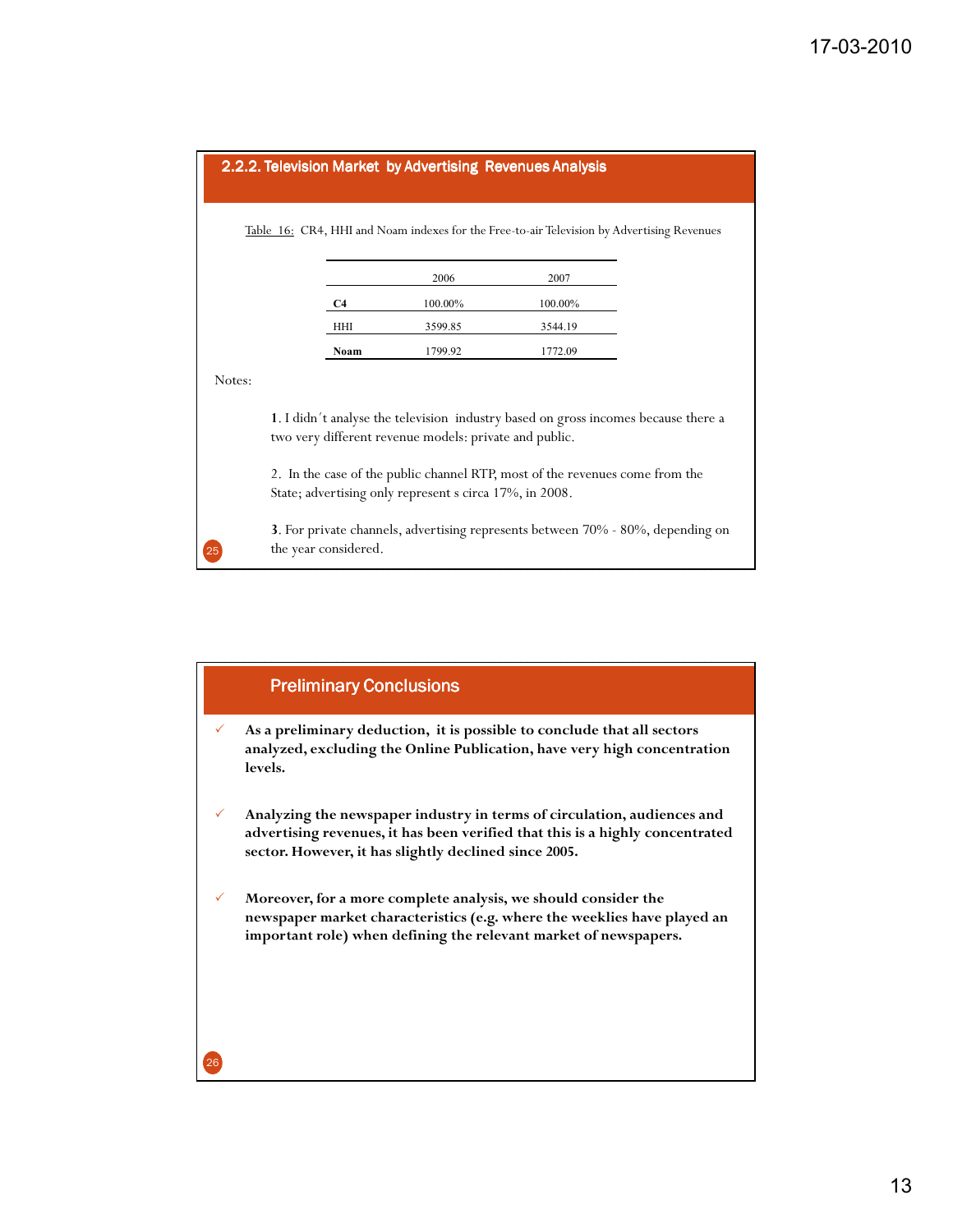